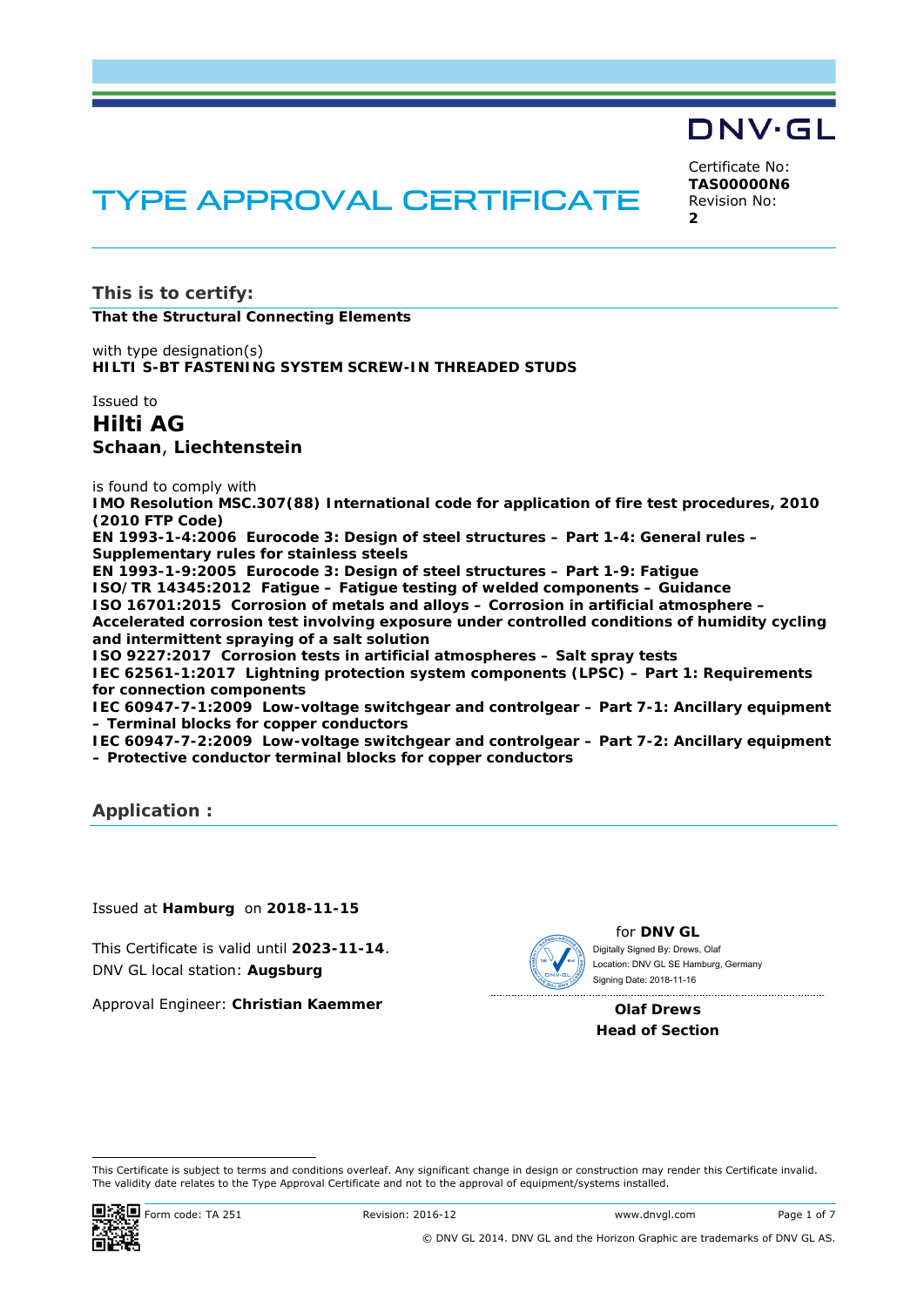## **PRODUCT DESCRIPTION**

The S-BT fasteners are threaded studs manufactured from hardened carbon steel and austenitic-ferritic (Duplex) stainless steel 1.4462 acc. DIN-EN 10088-1 (AISI 316 SS equivalent). The S-BT threaded studs are fasteners with male threads (metric or inch) for attachment on one end and a threaded tip on the other end. All studs are supplied with a sealing washer. The S-BT fastener will be screwed in into a predrilled hole. The screw is tapping its own internal mating threads when installed into steel material. For drilling the hole into the base material, a special stepped drill bit is needed to guarantee an accurately defined hole in terms of borehole depth and diameter.

The metallic sealing washer with a sealing ring made of chloroprene rubber CR 3.1107 offers weather resistant fastenings against moisture or condensation. The washer seals the hole to prevent moisture from dripping into the fastener threads. The sealing washer also prevents the base material from corrosion around the drilled hole.

| Designation            | <b>Item Description</b>                                                              | <b>Application</b> |
|------------------------|--------------------------------------------------------------------------------------|--------------------|
| S-BT-MR M10/15 SN 6    | Stainless steel threaded stud M10 with sealing washer                                | Multipurpose       |
| S-BT-MR M10/15 SN 6 AL | Stainless steel threaded stud M10 with sealing washer,<br>for base material aluminum | Multipurpose       |
| S-BT-MR W10/15 SN 6    | Stainless steel threaded stud W10 with sealing washer                                | Multipurpose       |
| S-BT-MR W10/15 SN 6 AL | Stainless steel threaded stud W10 with sealing washer,<br>for base material aluminum | Multipurpose       |
| S-BT-MF M10/15 AN 6    | Carbon steel threaded stud M10 with sealing washer                                   | Multipurpose       |
| S-BT-MF W10/15 AN 6    | Carbon steel threaded stud W10 with sealing washer                                   | Multipurpose       |
| S-BT-MR M10/15 SN 5    | Stainless steel threaded stud M10 with sealing washer                                | Multipurpose       |
| S-BT-MR W10/15 SN 5    | Stainless steel threaded stud W10 with sealing washer                                | Multipurpose       |
| S-BT-MR M8/15 SN 6     | Stainless steel threaded stud M8 with sealing washer                                 | Multipurpose       |
| S-BT-MR M8/15 SN 6 AL  | Stainless steel threaded stud M8 with sealing washer,<br>for base material aluminum  | Multipurpose       |
| S-BT-MR M8/7 SN 6      | Stainless steel threaded stud M8 with sealing washer                                 | Multipurpose       |
| S-BT-MR M8/7 SN 6 AL   | Stainless steel threaded stud M8 with sealing washer,<br>for base material aluminum  | Multipurpose       |
| S-BT-GR M8/7 SN 6      | Stainless steel threaded stud M8 with sealing washer                                 | Grating            |
| S-BT-GR M8/7 SN 6 AL   | Stainless steel threaded stud M8 with sealing washer,<br>for base material aluminum  | Grating            |
| S-BT-MF M8/15 AN 6     | Carbon steel threaded stud M8 with sealing washer                                    | Multipurpose       |
| S-BT-MF M8/7 AN 6      | Carbon steel threaded stud M8 with sealing washer                                    | Multipurpose       |
| S-BT-GF M8/7 AN 6      | Carbon steel threaded stud M8 with sealing washer                                    | Grating            |
| S-BT-MR M8/15 SN 5     | Stainless steel threaded stud M8 with sealing washer                                 | Multipurpose       |
| S-BT-MR M8/7 SN 5      | Stainless steel threaded stud M8 with sealing washer                                 | Multipurpose       |
| S-BT-GR M8/7 SN 5      | Stainless steel threaded stud M8 with sealing washer                                 | Grating            |
| X-FCM-M                | Grating fastener, carbon steel, duplex coated                                        | Grating            |
| X-FCM-R                | Grating fastener, stainless steel                                                    | Grating            |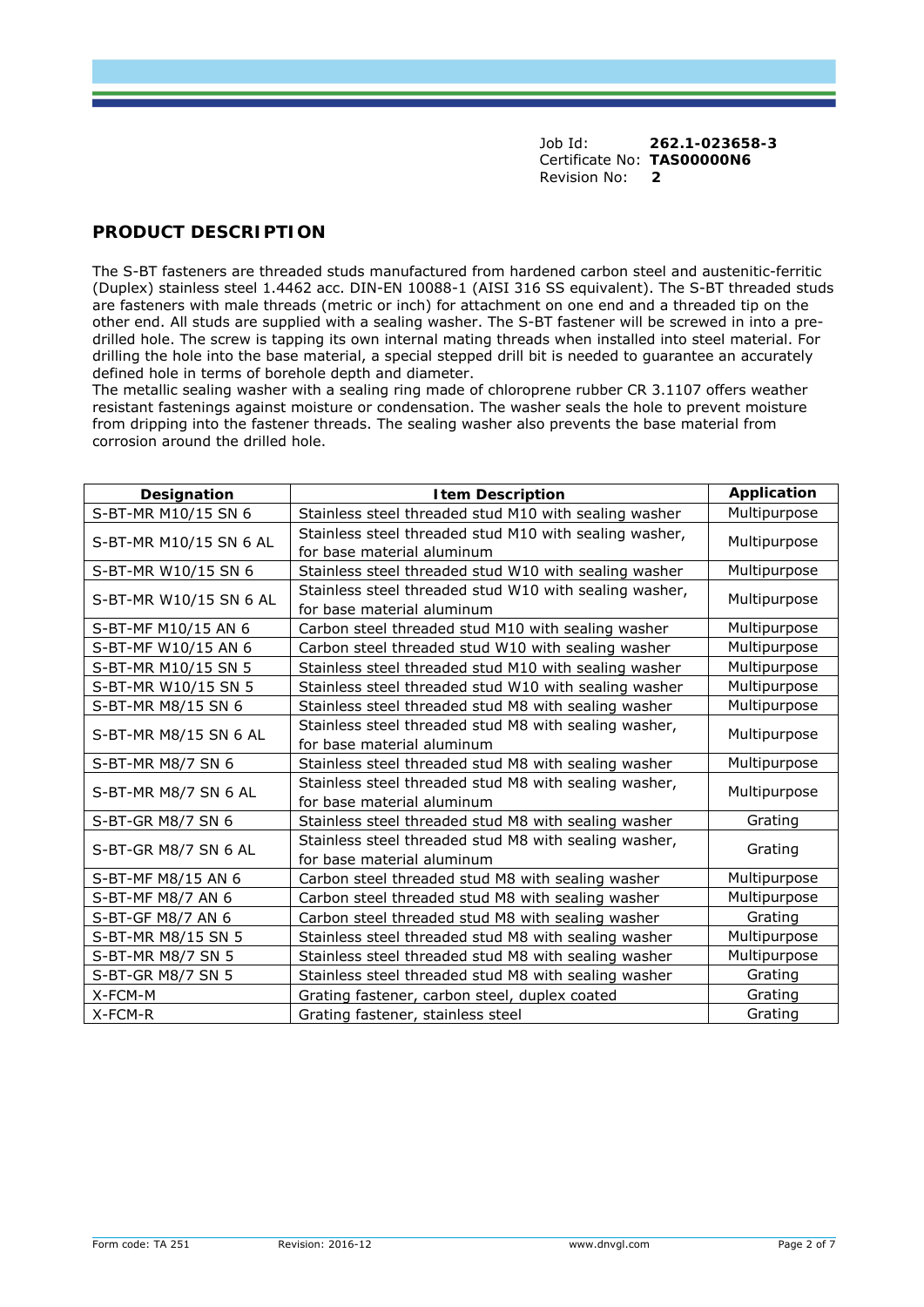| Designation           | <b>Item Description</b>                                                                                            | Application              |
|-----------------------|--------------------------------------------------------------------------------------------------------------------|--------------------------|
|                       | Stainless steel threaded stud M10 with sealing washer                                                              | Electrical               |
| S-BT-ER M10/15 SN 6   | and grounding equipment kit                                                                                        | Connection               |
| S-BT-ER W10/15 SN 6   | Stainless steel threaded stud W10 with sealing washer                                                              | Electrical               |
|                       | and grounding equipment kit                                                                                        | Connection               |
| S-BT-EF M10/15 AN 6   | Carbon steel threaded stud M10 with sealing washer and                                                             | Electrical               |
|                       | grounding equipment kit                                                                                            | Connection               |
|                       | Carbon steel threaded stud W10 with sealing washer                                                                 | Electrical               |
| S-BT-EF W10/15 AN 6   | and grounding equipment kit                                                                                        | Connection               |
| S-BT-ER M8/15 SN 6    | Stainless steel threaded stud M8 with sealing washer                                                               | Electrical               |
|                       | and grounding equipment kit                                                                                        | Connection               |
| S-BT-EF M8/15 AN 6    | Carbon steel threaded stud M8 with sealing washer and                                                              | Electrical               |
|                       | grounding equipment kit                                                                                            | Connection               |
| S-BT-ER M10 HC 35     | Stainless steel threaded stud M10 suitable for High                                                                | Electrical               |
|                       | Current with sealing washer and grounding equipment                                                                | Connection               |
| S-BT-ER M10 HC 120    | kit including conductivity disc for higher contact surface.                                                        | (High Current)           |
| S-BT-ER W10 HC AWG2   | Stainless steel threaded stud W10 suitable for High                                                                | Electrical<br>Connection |
| S-BT-ER W10 HC AWG4/0 | Current with sealing washer and grounding equipment                                                                | (High Current)           |
|                       | kit including conductivity disc for higher contact surface.                                                        | Electrical               |
| S-BT-EF M10 HC 35     | Carbon steel threaded stud M10 suitable for High                                                                   | Connection               |
| S-BT-EF M10 HC 120    | Current with sealing washer and grounding equipment<br>kit including conductivity disc for higher contact surface. | (High Current)           |
|                       | Carbon steel threaded stud W10 suitable for High                                                                   | Electrical               |
| S-BT-EF W10 HC AWG2   | Current with sealing washer and grounding equipment                                                                | Connection               |
| S-BT-EF W10 HC AWG4/0 | kit including conductivity disc for higher contact surface.                                                        | (High Current)           |

#### **Material specification S-BT fasteners:**

Material specification Shank:

Upper part: Metric or inch thread with a HEX head 6.35 (1/4") for M10 / W10 and HEX 5.3 (0.21") for M8 Lower part: Tapping screw thread<br>Material: S-BT stainless steel: Stainless steel S31803 (1.4462) acc. DIN-EN 10088-1 (AISI 316 SS equivalent), zinc-coated<br>S-BT carbon steel: Carbon steel 1038, duplex-coating ZN-Carbon steel 1038, duplex-coating ZN-alloy & top coat

Material specification Washer:

| S-BT stainless steel: | Stainless steel S31603 (1.4404) sealing washer $\emptyset$ 12mm (0.47") with a  |
|-----------------------|---------------------------------------------------------------------------------|
|                       | sealing ring.                                                                   |
| S-BT carbon steel:    | Aluminum sealing washer $\emptyset$ 10mm (0.39") with a sealing ring.           |
| Sealing ring:         | Chloroprene rubber CR 3.1107, black, resistant to UV, salt water, water, ozone, |
|                       | oils etc.                                                                       |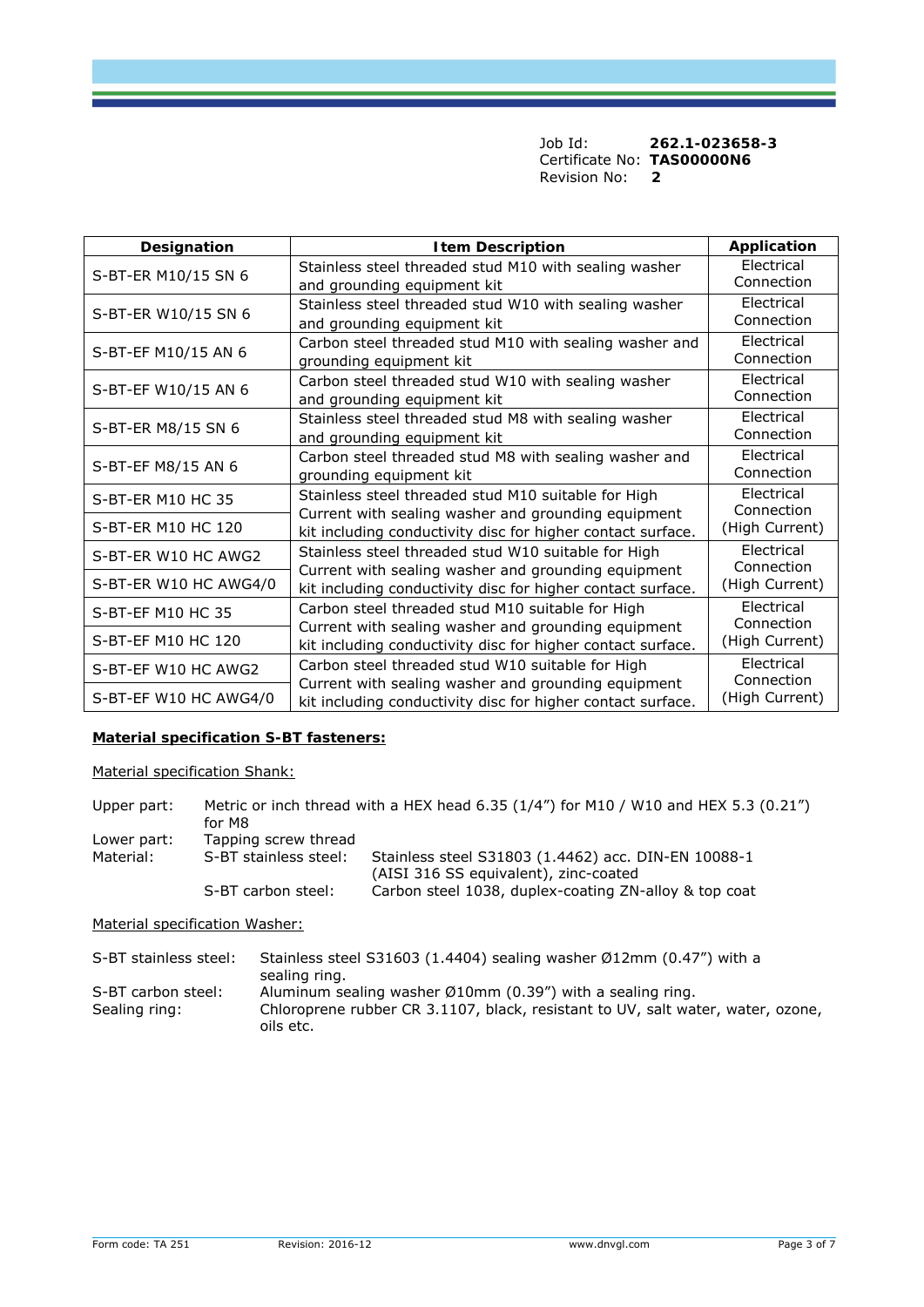#### Material specification discs:

| Conductivity disc:                               | $\varnothing$ 22 mm (0.866") (HC 35/AWG2) and<br>$\varnothing$ 32 mm (1.260") (HC120/AWG4/0)<br>both from copper alloy CuSn8 (tin-coated) with<br>FKM sealing ring resistant to UV, salt water, water, ozone, oils etc.<br>Applicable for studs with annex HC - high current. |
|--------------------------------------------------|-------------------------------------------------------------------------------------------------------------------------------------------------------------------------------------------------------------------------------------------------------------------------------|
| Grating disc X-FCM-R:<br>Disc:<br>Threaded stem: | Stainless steel X2CrNiMo18-14-3, X2CrNiMo17-12-2<br>Stainless steel X2CrNiMo17-13-2, X5CrNiMo17-12-2, X6CrNiMoTI17-12-2                                                                                                                                                       |
| Grating disc X-FCM-M:<br>Disc:<br>Threaded stem: | Cold rolled carbon steel DC04 to EN 10130<br>Bright (free cutting) steel<br>11SMnPb30+C to EN 10277.<br>Disc and threaded stem duplex-coated.                                                                                                                                 |

## **APPLICATION/LIMITATION**

ALUMINUM / CARBON STEEL BASE MATERIAL

The HILTI S-BT Fastening System is type approved for fastening various materials to base metals of carbon steel and aluminum on board ships and other structures classed by DNV GL as follows:

- Metal and fiberglass gratings to steel and aluminum
- Cable, conduit and tubing connectors to steel and aluminum
- Trays, channels and struts to steel and aluminum for cable, conduit and tubing runs
- Instrumentation, junction boxes, lighting
- Pipe hangers
- Signage
- Door frames
- Mounting cabinets, securing furniture, utensils, etc.
- Grounding and bonding equipment (e.g. for equipment, pipe flanges, storage tanks, junction boxes etc.)

The fasteners may also be used for applications other than those listed above, subject to special consideration either by the local DNV GL Surveyor.

The base material is limited to steel grade with a maximum ultimate tensile strength  $f_u = 630$  MPa (91ksi). The minimum ultimate tensile strength of steel is  $f_u \geq 340$  MPa (49 ksi). The minimum ultimate tensile strength of aluminum is  $f_u \geq 270$  MPa (39 ksi).

In general, the installation of the fasteners may be carried out in areas where drilling for bolting is permissible. Fasteners are not being installed closer than 6 mm (0.236") from the edge of a flange or cutout and closer than 18 mm (0.709") between fasteners.

Recommended maximal cross section of connected cable according IEC 60947-7-2 and IEC 60947-7-1 depending from used fastener S-BT-ER or S-BT-ER HC and grounding equipment kit including conductivity disc (if applicable) are to find in the report: "Hilti Direct Fastening Technology Manual – S-BT-ER and S-BT-EF screw-in threaded studs for electrical connections" (mentioned under DOCUMENTATION)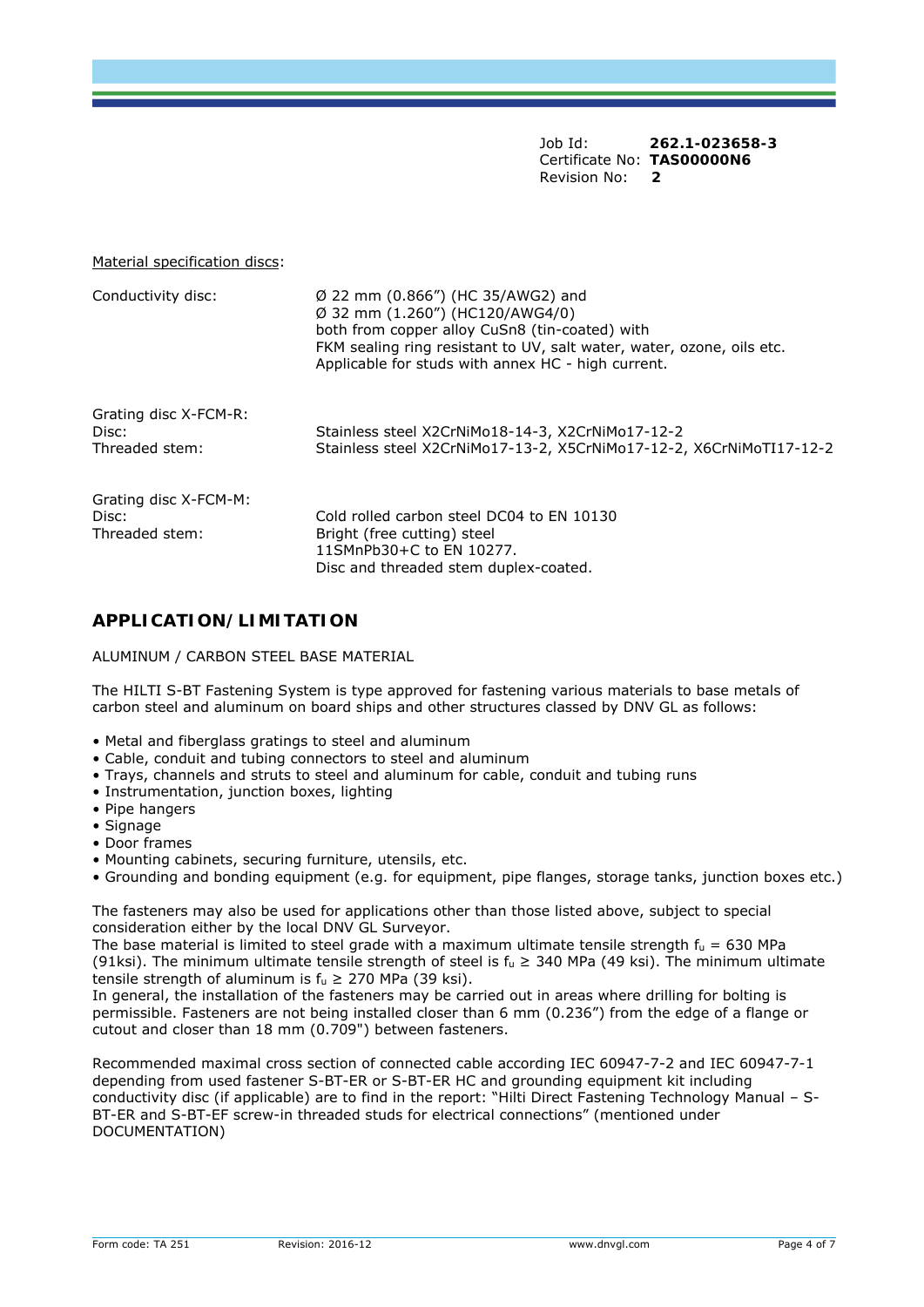#### **FATIGUE DESIGN to CARBON STEEL BASE MATERIAL**

The S-BT fasteners are type approved to be used on structural members made from carbon steel that require fatigue verification. Fatigue verification of structural members in ship structures has to be made in compliance with DNVGL RP-C203.

For fatigue verification, the fatigue S-N curve "S-BT", as described in the "Hilti S-BT screw-in threaded studs-Specification binder ", shall be used. This curve applies for base material thickness >=3 mm, edge distance >= 15 mm. This is applicable for structural steel grades with nominal yield strength ranging from 235 MPa to 355 MPa.

Other constructions which require fatigue verification are to be made in compliance with Eurocode 3 (EN 1993-1-9: Eurocode 3: Design of Steel structures – Part 1.9 (Fatigue). For Fatigue verification of normal stresses the detail category 100 (m=5) acc. to EN 1993-1-9 applies.

Description of constructional detail:

Hilti S-BT screw-in stainless and carbon steel threaded studs with pre-drilled hole in structural steel base material.

#### **Requirement / Limitation**

The nominal stress range  $[N/mm^2]$  is to be calculated by the gross cross-section fulfilling the requirements of the nominal stress approach.

| Plate thickness:              | $t > 3$ [mm]                                                           |  |
|-------------------------------|------------------------------------------------------------------------|--|
| Minimum edge distance:        | [mm]<br>15                                                             |  |
| Minimum spacing of fasteners: | [mm]<br>18                                                             |  |
| Structural steel grades:      | S235 up to S355 grades acc. to EN 10025-2,<br>EN 10025-3 and EN 10225. |  |

The S-BT fastening system is to be observed in view of the project specific static and dynamic load in conjunction with the latest product data sheets.

#### **COMPONENTS OF S-BT FASTENING SYSTEM**

#### **Drilling tool**

| _____________                 |                                |                                  |
|-------------------------------|--------------------------------|----------------------------------|
| Designation                   | Item Description               | Application                      |
| SF BT 22-A (B22/2.6 or 5.2Ah) | Drilling tool for Europe, Asia | Drilling                         |
| SF BT 18-A (B18/2.6 or 5.2Ah) | Drilling tool for HNA          | <b>Drilling</b>                  |
| SBT 4-A22 (B22/2.6 or 5.2Ah)  | Drilling tool                  | Drilling, setting, nut fastening |

#### **Stepped drill bit**

| Designation         | Item Description          | Application                     |
|---------------------|---------------------------|---------------------------------|
| TS-BT 4.3-74 S      |                           |                                 |
| l TS-BT 5.5-74 S    | Stepped drill bit         | Drilling in steel               |
| l TS-BT 5.5-74 AL   | Stepped drill bit         | Drilling in aluminium           |
| TS-BT HC 35/AWG2    |                           | Removal of the coating from the |
| TS-BT HC 120/AWG4/0 | Coating removal drill bit | base material                   |

#### **Depth gauge**

| Designation               | Item Description | Application                     |
|---------------------------|------------------|---------------------------------|
| S-DG BT M8/7 Short 6      | Depth gauge      | Setting of S-BT                 |
| S-DG BT M10-W10/15 Long 6 | Depth gauge      | Setting of S-BT, S-BT-ER/-EF    |
| S-DG BT M8/15 Long 6      | Depth gauge      | Setting of S-BT, S-BT-ER/-EF    |
| S-DG BT M10-W10/15 HC 6   | Depth gauge      | Setting of S-BT ER  HC/ -EF  HC |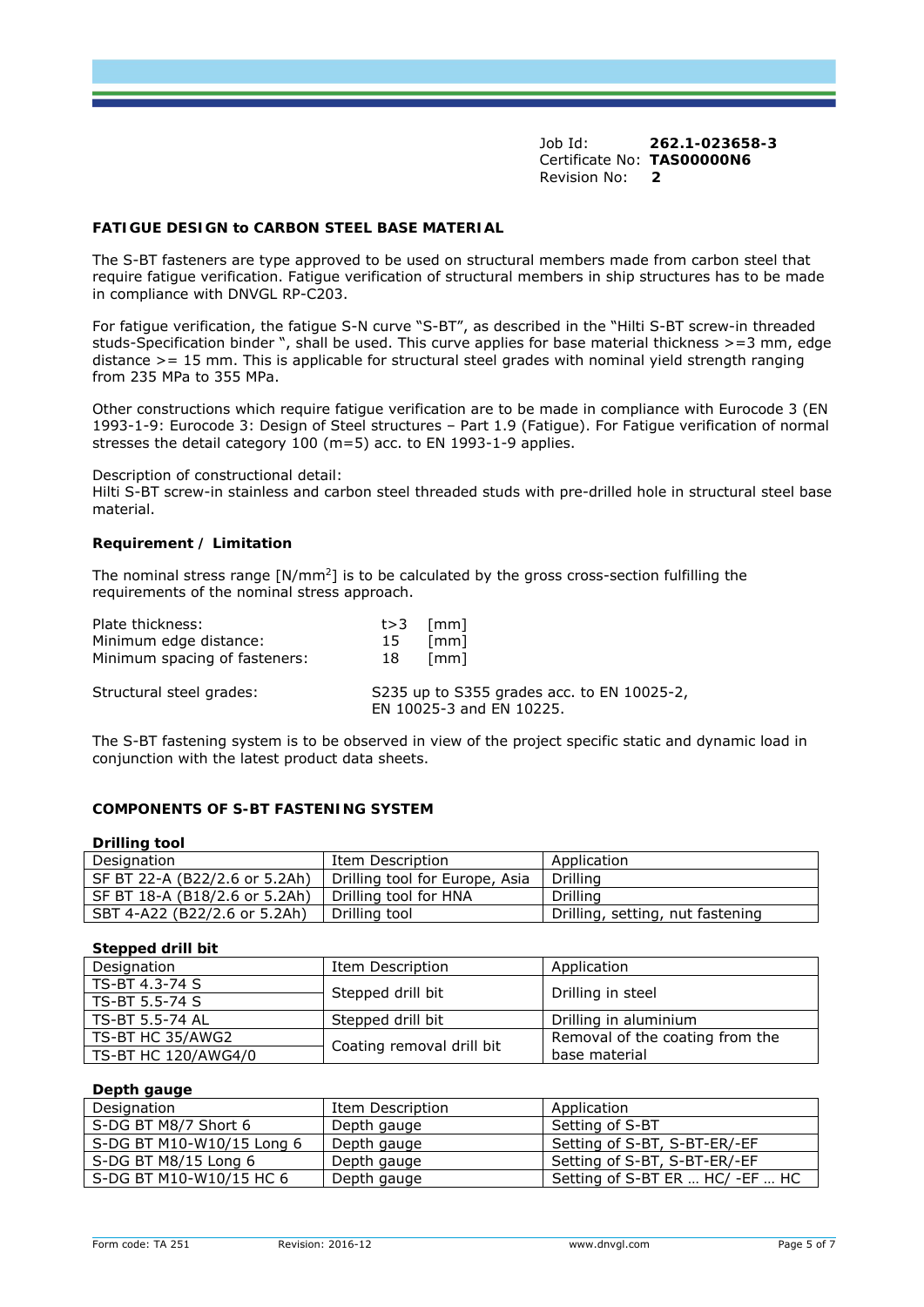#### **The S-BT fasteners are not to be used for the following locations:**

• For attachment of structural fire protection insulation

• On bulkheads and decks with a thickness less than 5 mm (0.20"), if through penetration of the base material is not accepted. If through penetration is accepted, the base material thickness can be reduced to minimum 3 mm (load reductions according to "Hilti S-BT screw-in threaded studs – Specification binder)

• On the shell plating, sea chests and collision bulkheads

The selection of the HILTI S-BT Fastening System for the corresponding application and the proper assembly are to be in accordance with the instructions of the manufacturer mentioned under DOCUMENTATION.

## **DOCUMENTATION**

- EVALUATION REPORT ON S-BT THREADED STUDS, HTL RANKWEIL, Hilti-Report XSMSse-01-16, dated: 2016-02-12
- EVALUATION REPORT ON S-BT THREADED STUDS, Hilti-Report XSMSse-01-16 S-BT, dated: 2016-02-19
- EVALUATION REPORT ON S-BT THREADED STUDS, Hilti-Report XSMSse-01-17 S-BT, dated: 2017-09-18
- EVALUATION REPORT ON S-BT-ER/-EF HC THREADED STUDS, Hilti-Report XSMSse-02-18 S-BT, dated: 2018-08-10
- Manufacturing Drawing Carbon 01 Carbon 05, Stainless 01 03, Hilti-Report XSMSse-01-16, dated: 2016-02-12
- Investigation Report, MPA Stuttgart, Hilti-Report XSMSse-01-16, dated: 2015-09-14
- ISO 9001:2008, ISO 14001:2004, dated: 2013-07-01
- Hilti Direct Fastening Technology Manual, X-FCM grating fastening system data sheet, dated 2017-12
- Hilti Direct Fastening Technology Manual S-BT product pages (Edition 06/2018)
- Hilti S-BT screw-in threaded studs Specification binder (Edition 08/2018)

- Hilti Direct Fastening Technology Manual – S-BT-ER and S-BT-EF screw-in threaded studs for electrical connections (Edition 08/2018)

- Kuhlmann, U., Günther, H.-P.: Fatigue classifications of the constructional detail "Structural steel base material with Hilti S-BT screw-in threaded studs". Universität Stuttgart, Institut für Konstruktion und Entwurf, June 30th, 2017, Nr. 2017-38X
- Pagani, E., Rickenbacher, C.: Report No. 17-IK-0093.S02: Suitability of Hilti S-BT-ER and S-BT-EF threaded studs as connection point in protective grounding and earthing circuits and for lighting protection. Electro Suisse, Fehraltorf (CH), 2017-07-14
- Pagani, E., Rickenbacher, C.: Report No. 17-IK-0021.S04: Eurofins Expert's report HILTI S-BT-EF HC… and S-BT-ER HC… threaded studs + Annex: Testing plan and testing procedure (2018-02-02) Eurofins Electrosuisse Product testing AG, Fehraltorf (CH), 2018-08-09
- Pagani, E., Rickenbacher, C.: Report No. 17-IK-0021.S04:
- Eurofins Expert's report HILTI S-BT-EF HC… and S-BT-ER HC… threaded studs, Eurofins Electrosuisse Product testing AG, Fehraltorf (CH), 2018-08-09
- MPA Dresden: Test Report No. 20170384, MPA Dresden GmbH IMO Recognized Test Laboratory, Dresden (D), July 20th, 2017
- MPA Dresden: Test Report No. 20161614, MPA Dresden GmbH IMO Recognized Test Laboratory, Dresden (D), July 21st, 2017
- MPA Dresden: Test Report No. 20161614/01, MPA Dresden GmbH IMO Recognized Test Laboratory, Dresden (D), August 3rd, 2017
- DEHN Test Report no. 1798 FRM 00, DEHN + SÖHNE GmbH + Co. KG, dated 2018-05-24
- DEHN Test Report no. 1795\_FRM\_02, DEHN + SÖHNE GmbH + Co. KG, dated 2018-06-07
- DEHN Test Report no. 1834 PAM, DEHN + SÖHNE GmbH + Co. KG, dated 2018-07-27